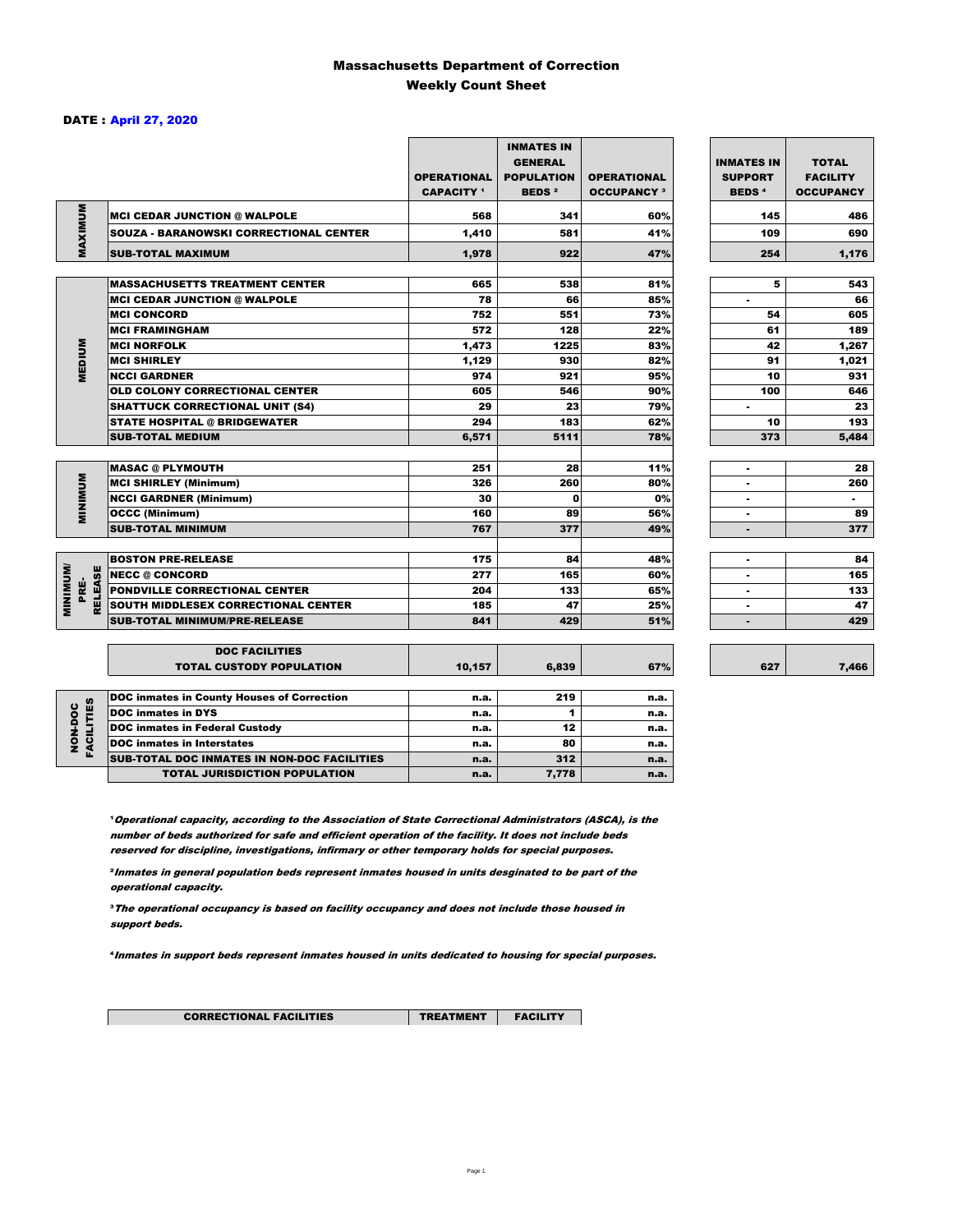### Massachusetts Department of Correction Weekly Count Sheet

| <b>HOSPITAL MISSION</b>             | <b>BEDS</b> | <b>OCCUPANCY</b> |
|-------------------------------------|-------------|------------------|
| <b>SHATTUCK CORRECTIONAL UNIT</b>   | 29          | 23               |
| <b>STATE HOSPITAL @ BRIDGEWATER</b> | 372         | 183              |
| <b>TOTAL</b>                        | 401         | 206              |

|                                                                | <b>FACILITY</b>  |
|----------------------------------------------------------------|------------------|
| <b>DOC INMATES IN COUNTY FACILITIES</b>                        | <b>OCCUPANCY</b> |
| <b>BARNSTABLE COUNTY</b>                                       |                  |
| <b>BERKSHIRE COUNTY</b>                                        | 9                |
| <b>BRISTOL COUNTY</b>                                          |                  |
| <b>DUKES COUNTY</b>                                            | Ω                |
| <b>ESSEX COUNTY</b>                                            | 3                |
| <b>FRANKLIN COUNTY</b>                                         | 15               |
| <b>HAMPDEN COUNTY*</b>                                         | 129              |
| <b>HAMPSHIRE COUNTY</b>                                        | 10               |
| <b>MIDDLESEX COUNTY</b>                                        | -                |
| <b>NORFOLK COUNTY</b>                                          | ۰                |
| <b>PLYMOUTH COUNTY</b>                                         | 52               |
| <b>SUFFOLK COUNTY</b>                                          | 1                |
| <b>WORCESTER COUNTY</b>                                        | Ω                |
| <b>TOTAL</b>                                                   | 219              |
| *Note* Hampden County has 45 Section 35 inmates (Stoney Brook) |                  |
|                                                                | <b>EACH ITV</b>  |

| <b>DOC INMATES IN OTHER FACILITIES</b> | <b>FACILITY</b><br><b>OCCUPANCY</b> |
|----------------------------------------|-------------------------------------|
| <b>FEDERAL BUREAU OF PRISONS</b>       |                                     |
| <b>DYS</b>                             |                                     |
| <b>INTERSTATES</b>                     | 80                                  |
| <b>TOTAL</b>                           |                                     |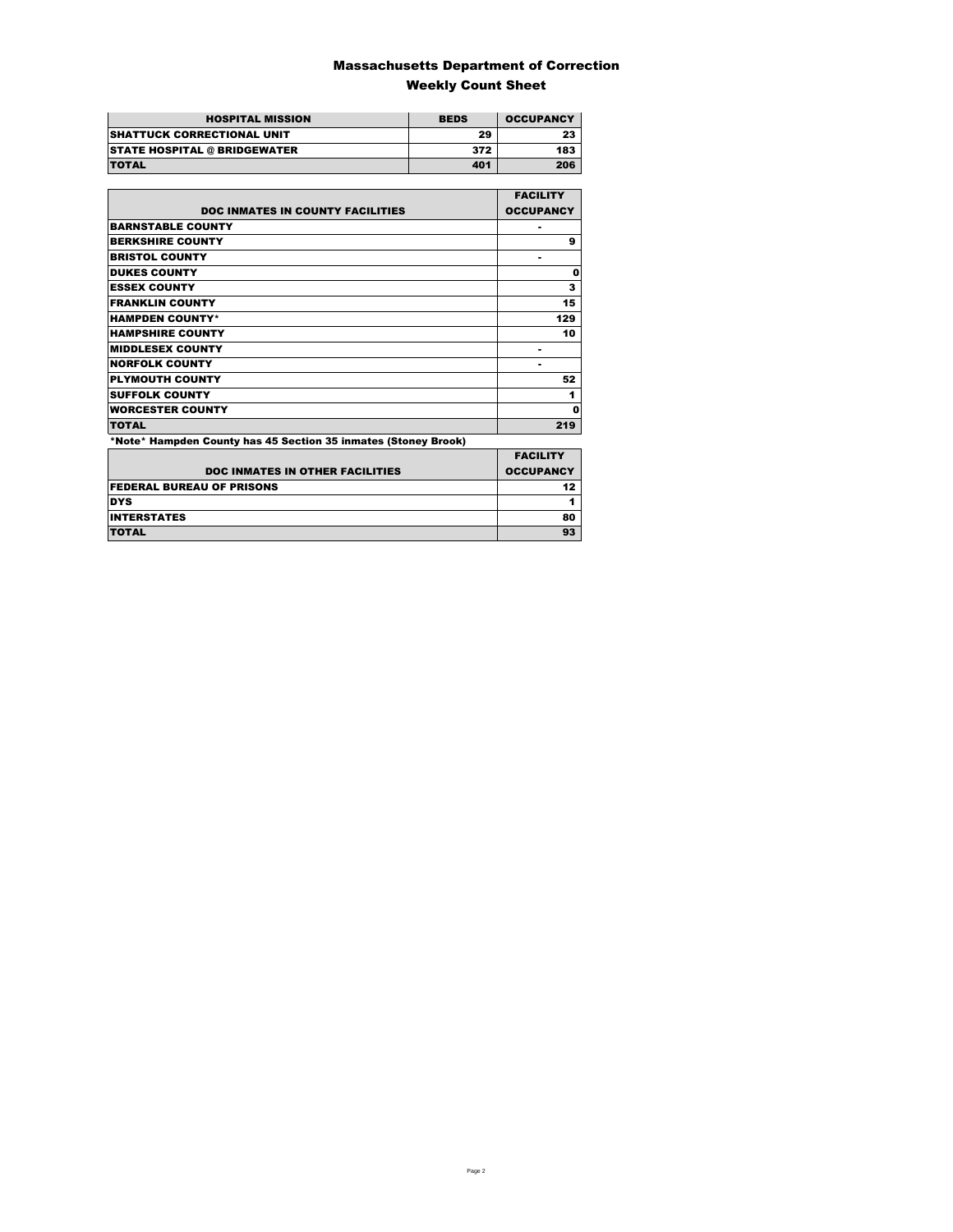#### **04/27/20**

| <b>COUNTY</b>         | <b>SECURITY LEVEL</b>                 |                               |                               |                               |                                  |                               |                                  |                              |                                  |                           | <b>TOTAL</b>       |                            |
|-----------------------|---------------------------------------|-------------------------------|-------------------------------|-------------------------------|----------------------------------|-------------------------------|----------------------------------|------------------------------|----------------------------------|---------------------------|--------------------|----------------------------|
| <b>BARNSTABLE</b>     | <b>TYPE</b>                           | <b>MAXIMUM</b>                |                               | <b>MEDIUM</b>                 |                                  |                               | <b>MINIMUM</b>                   |                              | <b>PRE-RELEASE</b>               |                           | <b>TOTAL</b>       |                            |
|                       |                                       | <b>MALE</b>                   | <b>FEMALE</b>                 | <b>MALE</b>                   | <b>FEMALE</b>                    | <b>MALE</b>                   | <b>FEMALE</b>                    | <b>MALE</b>                  | <b>FEMALE</b>                    | <b>MALE</b>               | <b>FEMALE</b>      | <b>FACILITY</b>            |
|                       | <b>COUNTY</b>                         | $\mathbf 0$                   | $\mathbf{0}$                  | 97                            | 9                                | $\mathbf{0}$                  | 0                                | $\mathbf{0}$                 | $\mathbf 0$                      | 97                        | 9                  | 106                        |
| <b>HOUSE OF</b>       | <b>STATE</b>                          | 0                             | $\mathbf{0}$                  | 0                             | 0                                | $\mathbf{0}$                  | 0                                | $\mathbf{0}$                 | $\mathbf 0$                      | 0                         | 0                  | $\mathbf 0$                |
| <b>CORRECTION</b>     | <b>FEDERAL</b><br><b>TOTAL</b>        | $\overline{0}$<br>$\mathbf 0$ | $\Omega$<br>$\mathbf{0}$      | 0<br>97                       | 0<br>$\overline{9}$              | $\mathbf{0}$<br>$\mathbf{0}$  | $\overline{0}$<br>$\mathbf 0$    | $\Omega$<br>$\mathbf{0}$     | $\overline{0}$<br>$\overline{0}$ | $\mathbf 0$<br>97         | 0<br>9             | $\mathbf 0$<br>106         |
|                       | <b>COUNTY</b>                         | $\mathbf 0$                   | $\mathbf{0}$                  | 69                            | 1                                | $\mathbf{0}$                  | $\mathbf 0$                      | $\mathbf 0$                  | $\mathbf 0$                      | 69                        | $\mathbf{1}$       | 70                         |
| JAIL                  | <b>OTHER COUNTY</b>                   | $\overline{0}$                | $\Omega$                      | 1                             | 0                                | $\Omega$                      | $\overline{0}$                   | $\Omega$                     | $\overline{0}$                   | 1                         | 0                  | 1                          |
|                       | <b>FEDERAL</b>                        | 0                             | $\mathbf{0}$                  | 0                             | 0                                | $\mathbf{0}$                  | 0                                | $\mathbf 0$                  | $\mathbf{0}$                     | 0                         | 0                  | $\mathbf 0$                |
|                       | <b>TOTAL</b>                          | $\overline{0}$                | $\overline{0}$                | 70                            | $\overline{1}$                   | $\Omega$                      | $\overline{0}$                   | $\Omega$                     | $\overline{0}$                   | 70                        | 1                  | 71                         |
|                       | <b>FACILITY TOTAL</b>                 | $\mathbf{0}$                  | $\mathbf{0}$                  | 167                           | 10                               | $\mathbf{0}$                  | $\bf{0}$                         | 0                            | $\mathbf{0}$                     | 167                       | 10                 | 177                        |
| <b>BERKSHIRE</b>      | <b>TYPE</b>                           | <b>MAXIMUM</b>                |                               |                               | <b>MEDIUM</b>                    |                               | <b>MINIMUM</b>                   |                              | <b>PRE-RELEASE</b>               |                           | <b>TOTAL</b>       |                            |
|                       |                                       | <b>MALE</b>                   | <b>FEMALE</b>                 | <b>MALE</b>                   | <b>FEMALE</b>                    | <b>MALE</b>                   | <b>FEMALE</b>                    | <b>MALE</b>                  | <b>FEMALE</b>                    | <b>MALE</b>               | <b>FEMALE</b>      | <b>FACILITY</b>            |
|                       | <b>COUNTY</b>                         | 0                             | $\mathbf 0$                   | 69                            | 0                                | $\mathbf{0}$                  | $\mathbf{0}$                     | $\mathbf{0}$                 | $\mathbf{0}$                     | 69                        | 0                  | 69                         |
| <b>HOUSE OF</b>       | <b>STATE</b>                          | $\mathbf 0$                   | $\mathbf{0}$                  | 9                             | $\mathbf 0$                      | $\mathbf{0}$                  | $\mathbf 0$                      | $\mathbf{0}$                 | $\overline{0}$                   | 9                         | $\mathbf{0}$       | 9                          |
| <b>CORRECTION</b>     | <b>FEDERAL</b>                        | $\mathbf{0}$                  | $\mathbf{0}$                  | 0                             | $\mathbf{0}$                     | $\mathbf{0}$                  | $\mathbf{0}$                     | $\mathbf{0}$                 | $\overline{0}$                   | $\mathbf 0$               | $\mathbf{0}$       | $\mathbf 0$                |
|                       | <b>TOTAL</b>                          | $\overline{0}$                | $\mathbf{0}$                  | 78                            | $\overline{0}$                   | $\Omega$                      | $\overline{0}$                   | $\overline{0}$               | $\overline{0}$                   | 78                        | $\overline{0}$     | 78                         |
|                       | <b>COUNTY</b>                         | $\overline{0}$                | $\Omega$                      | 72                            | $\overline{0}$<br>$\overline{0}$ | $\mathbf 0$                   | $\overline{0}$                   | $\overline{0}$               | $\overline{0}$                   | 72                        | $\mathbf 0$        | 72                         |
| <b>JAIL</b>           | <b>OTHER COUNTY</b><br><b>FEDERAL</b> | $\mathbf 0$<br>$\overline{0}$ | $\mathbf{0}$<br>$\mathbf{0}$  | 0<br>0                        | $\overline{0}$                   | $\mathbf{0}$<br>$\mathbf{0}$  | $\mathbf 0$<br>$\overline{0}$    | $\mathbf 0$<br>$\mathbf 0$   | $\overline{0}$<br>$\mathbf 0$    | 0<br>$\mathbf 0$          | 0<br>$\mathbf{0}$  | 0<br>$\mathbf 0$           |
|                       | <b>TOTAL</b>                          | $\mathbf 0$                   | $\mathbf{0}$                  | 72                            | $\mathbf 0$                      | $\overline{0}$                | $\mathbf 0$                      | $\mathbf{0}$                 | $\mathbf 0$                      | 72                        | $\mathbf{0}$       | 72                         |
|                       | <b>FACILITY TOTAL</b>                 | $\mathbf 0$                   | $\bf{0}$                      | 150                           | $\mathbf 0$                      | 0                             | $\mathbf 0$                      | 0                            | $\mathbf{0}$                     | 150                       | 0                  | 150                        |
|                       |                                       |                               |                               |                               |                                  |                               |                                  |                              |                                  |                           |                    |                            |
| <b>BRISTOL</b>        | <b>TYPE</b>                           | <b>MAXIMUM</b>                |                               |                               | <b>MEDIUM</b>                    |                               | <b>MINIMUM</b>                   |                              | <b>PRE-RELEASE</b>               |                           | <b>TOTAL</b>       |                            |
| <b>Ash Street</b>     |                                       | <b>MALE</b><br>$\mathbf 0$    | <b>FEMALE</b>                 | <b>MALE</b>                   | <b>FEMALE</b><br>$\mathbf 0$     | <b>MALE</b><br>$\mathbf{0}$   | <b>FEMALE</b><br>$\mathbf{0}$    | <b>MALE</b><br>$\mathbf{0}$  | <b>FEMALE</b><br>$\overline{0}$  | <b>MALE</b><br>17         | <b>FEMALE</b><br>0 | <b>FACILITY</b><br>17      |
| <b>HOUSE OF</b>       | <b>COUNTY</b><br><b>STATE</b>         | 0                             | $\mathbf 0$<br>$\mathbf{0}$   | 17<br>0                       | $\mathbf 0$                      | $\Omega$                      | 0                                | $\mathbf{0}$                 | $\mathbf{0}$                     | $\mathbf 0$               | $\mathbf{0}$       | $\bf{0}$                   |
| <b>CORRECTION</b>     | <b>FEDERAL</b>                        | $\overline{0}$                | $\mathbf{0}$                  | 0                             | $\mathbf 0$                      | $\mathbf{0}$                  | $\mathbf 0$                      | $\mathbf{0}$                 | $\mathbf 0$                      | $\mathbf 0$               | $\mathbf{0}$       | $\mathbf 0$                |
|                       | <b>TOTAL</b>                          | $\mathbf 0$                   | $\mathbf{0}$                  | 17                            | $\mathbf 0$                      | $\mathbf{0}$                  | $\mathbf 0$                      | $\mathbf{0}$                 | $\mathbf 0$                      | 17                        | $\overline{0}$     | 17                         |
|                       | <b>COUNTY</b>                         | $\overline{0}$                | $\mathbf{0}$                  | 81                            | $\Omega$                         | $\Omega$                      | $\overline{0}$                   | $\Omega$                     | $\overline{0}$                   | 81                        | $\mathbf{0}$       | 81                         |
| JAIL                  | <b>OTHER COUNTY</b>                   | $\overline{0}$                | $\mathbf 0$                   | 0                             | $\overline{0}$                   | $\mathbf{0}$                  | $\overline{0}$                   | 0                            | $\overline{0}$                   | $\mathbf 0$               | $\mathbf 0$        | $\mathbf 0$                |
|                       | <b>FEDERAL</b>                        | $\mathbf 0$                   | $\mathbf{0}$                  | 0                             | $\overline{0}$                   | $\mathbf{0}$                  | 0                                | $\Omega$                     | $\overline{0}$                   | 0                         | 0                  | $\bf{0}$                   |
|                       | <b>TOTAL</b>                          | $\overline{0}$                | $\overline{0}$                | 81                            | $\overline{0}$                   | $\overline{0}$                | $\overline{0}$                   | $\Omega$                     | $\overline{0}$                   | 81                        | $\overline{0}$     | 81                         |
|                       | <b>FACILITY TOTAL</b>                 | 0                             | 0                             | 98                            | 0                                | 0                             | 0                                | 0                            | 0                                | 98                        | 0                  | 98                         |
| <b>BRISTOL</b>        | <b>TYPE</b>                           | <b>MAXIMUM</b>                |                               |                               | <b>MEDIUM</b>                    |                               | <b>MINIMUM</b>                   |                              | <b>PRE-RELEASE</b>               |                           | <b>TOTAL</b>       |                            |
| <b>Dartmouth</b>      |                                       | <b>MALE</b>                   | <b>FEMALE</b>                 | <b>MALE</b>                   | <b>FEMALE</b>                    | <b>MALE</b>                   | <b>FEMALE</b>                    | <b>MALE</b>                  | <b>FEMALE</b>                    | <b>MALE</b>               | <b>FEMALE</b>      | <b>FACILITY</b>            |
|                       | <b>COUNTY</b>                         | 0                             | $\mathbf{0}$                  | 199                           | 0                                | 0                             | 0                                | $\mathbf 0$                  | $\overline{0}$                   | 199                       | 0                  | 199                        |
| <b>HOUSE OF</b>       | <b>STATE</b>                          | 0<br>$\mathbf 0$              | $\mathbf{0}$<br>$\mathbf{0}$  | 0<br>0                        | 0<br>0                           | 0<br>0                        | 0<br>0                           | $\mathbf 0$<br>$\mathbf 0$   | $\mathbf 0$<br>$\mathbf{0}$      | 0<br>$\mathbf 0$          | 0<br>0             | $\mathbf 0$<br>$\mathbf 0$ |
| <b>CORRECTION</b>     | <b>FEDERAL</b><br><b>TOTAL</b>        | $\overline{0}$                | $\mathbf{0}$                  | 199                           | $\overline{0}$                   | $\mathbf{0}$                  | $\overline{0}$                   | $\mathbf{0}$                 | $\overline{0}$                   | 199                       | $\overline{0}$     | 199                        |
|                       | <b>COUNTY</b>                         | $\mathbf 0$                   | $\mathbf{0}$                  | 259                           | 7                                | $\mathbf{0}$                  | $\mathbf 0$                      | $\mathbf{0}$                 | $\mathbf 0$                      | 259                       | 7                  | 266                        |
| <b>JAIL</b>           | <b>OTHER COUNTY</b>                   | $\overline{0}$                | $\Omega$                      | 79                            | $\overline{0}$                   | $\Omega$                      | $\overline{0}$                   | $\Omega$                     | $\Omega$                         | 79                        | 0                  | 79                         |
|                       | <b>FEDERAL</b>                        | $\mathbf 0$                   | $\mathbf{0}$                  | 0                             | 0                                | $\mathbf 0$                   | $\mathbf 0$                      | $\mathbf 0$                  | $\overline{0}$                   | $\mathbf 0$               | $\mathbf 0$        | $\mathbf 0$                |
|                       | <b>TOTAL</b>                          | $\mathbf 0$                   | $\overline{0}$                | 338                           | $\overline{7}$                   | $\mathbf{0}$                  | $\mathbf 0$                      | $\overline{0}$               | $\mathbf 0$                      | 338                       | $\overline{7}$     | 345                        |
|                       | <b>FACILITY TOTAL</b>                 | 0                             | $\mathbf{0}$                  | 537                           | 7                                | $\mathbf{0}$                  | $\bf{0}$                         | 0                            | 0                                | 537                       | 7                  | 544                        |
| <b>BRISTOL</b>        | <b>TYPE</b>                           | <b>MAXIMUM</b>                |                               |                               | <b>MEDIUM</b>                    |                               | <b>MINIMUM</b>                   |                              | <b>PRE-RELEASE</b>               |                           | <b>TOTAL</b>       |                            |
| <b>Women's Center</b> |                                       | <b>MALE</b>                   | <b>FEMALE</b>                 | <b>MALE</b>                   | <b>FEMALE</b>                    | <b>MALE</b>                   | <b>FEMALE</b>                    | <b>MALE</b>                  | <b>FEMALE</b>                    | <b>MALE</b>               | <b>FEMALE</b>      | <b>FACILITY</b>            |
|                       | <b>COUNTY</b>                         | 0                             | 0                             | $\mathbf 0$                   | 8                                | $\mathbf 0$                   | $\overline{2}$                   | $\mathbf{0}$                 | $\mathbf{0}$                     | $\mathbf{0}$              | 10                 | 10                         |
| <b>SENTENCED</b>      | <b>STATE</b>                          | $\Omega$                      | $\Omega$                      | $\Omega$                      | $\Omega$                         | $\Omega$                      | $\Omega$                         | $\Omega$                     | $\Omega$                         | $\mathbf{0}$              | $\mathbf 0$        | $\mathbf 0$                |
|                       | <b>FEDERAL</b>                        | $\mathbf 0$                   | $\mathbf 0$                   | $\pmb{0}$                     | $\mathbf{0}$                     | $\mathbf{0}$                  | $\mathbf{0}$                     | $\mathbf 0$                  | $\mathbf 0$                      | $\pmb{0}$                 | 0                  | $\pmb{0}$                  |
|                       | <b>TOTAL</b>                          | $\mathbf 0$                   | $\mathbf{0}$                  | $\mathbf 0$                   | 8                                | $\mathbf 0$                   | $\overline{2}$                   | $\mathbf{0}$                 | $\overline{0}$                   | $\mathbf 0$               | 10                 | 10                         |
|                       | <b>COUNTY</b>                         | $\mathbf 0$                   | 0                             | 0                             | 5                                | $\mathbf{0}$                  | $\mathbf 0$                      | $\mathbf{0}$                 | $\mathbf 0$                      | $\pmb{0}$                 | 5                  | 5                          |
| <b>UNSENTENCED</b>    | INS                                   | 0<br>$\mathbf 0$              | $\mathbf 0$<br>$\mathbf 0$    | $\mathbf 0$<br>$\overline{0}$ | 6<br>$\overline{0}$              | $\mathbf{0}$<br>$\mathbf{0}$  | $\overline{0}$<br>$\overline{0}$ | $\mathbf{0}$<br>$\mathbf{0}$ | $\mathbf{0}$<br>$\mathbf 0$      | $\mathbf{0}$<br>$\pmb{0}$ | 6<br>$\mathbf 0$   | 6<br>$\mathbf 0$           |
|                       | <b>FEDERAL</b><br><b>TOTAL</b>        | $\overline{0}$                | $\mathbf{0}$                  | $\mathbf 0$                   | 11                               | $\overline{0}$                | $\mathbf{0}$                     | $\mathbf{0}$                 | $\mathbf 0$                      | $\bf 0$                   | 11                 | 11                         |
|                       | <b>FACILITY TOTAL</b>                 | $\mathbf{0}$                  | $\bf{0}$                      | 0                             | 19                               | 0                             | $\overline{a}$                   | $\mathbf{0}$                 | 0                                | 0                         | 21                 | 21                         |
|                       |                                       |                               |                               |                               |                                  |                               |                                  |                              |                                  |                           |                    |                            |
| <b>DUKES</b>          | <b>TYPE</b>                           | <b>MAXIMUM</b>                |                               |                               | <b>MEDIUM</b>                    |                               | <b>MINIMUM</b>                   |                              | <b>PRE-RELEASE</b>               |                           | <b>TOTAL</b>       |                            |
|                       | <b>COUNTY</b>                         | <b>MALE</b><br>2              | <b>FEMALE</b><br>$\mathbf{0}$ | <b>MALE</b><br>3              | <b>FEMALE</b><br>$\mathbf 0$     | <b>MALE</b><br>$\overline{7}$ | <b>FEMALE</b><br>$\mathbf{0}$    | <b>MALE</b><br>$\mathbf 0$   | <b>FEMALE</b><br>$\mathbf 0$     | <b>MALE</b><br>12         |                    | <b>FEMALE FACILITY</b>     |
| <b>HOUSE OF</b>       | <b>STATE</b>                          | $\mathbf 0$                   | $\mathbf 0$                   | 0                             | $\mathbf 0$                      | $\overline{0}$                | 0                                | 0                            | $\mathbf 0$                      | $\mathbf 0$               | 0<br>$\mathbf 0$   | 12<br>$\mathbf 0$          |
| <b>CORRECTION</b>     | <b>FEDERAL</b>                        | 0                             | $\mathbf 0$                   | 0                             | 0                                | $\mathbf{0}$                  | 0                                | 0                            | $\overline{0}$                   | 0                         | 0                  | $\mathbf 0$                |
|                       | <b>TOTAL</b>                          | $\mathbf 2$                   | $\mathbf{0}$                  | 3                             | $\mathbf 0$                      | $\overline{7}$                | $\mathbf 0$                      | $\mathbf{0}$                 | $\overline{0}$                   | 12                        | $\mathbf 0$        | 12                         |
|                       | <b>COUNTY</b>                         | $\pmb{0}$                     | $\mathbf 0$                   | $\mathbf 0$                   | $\mathbf 0$                      | $\mathbf 0$                   | $\mathbf 0$                      | $\mathbf 0$                  | $\mathbf 0$                      | $\mathbf 0$               | $\mathbf{0}$       | $\pmb{0}$                  |
| <b>JAIL</b>           | <b>OTHER COUNTY</b>                   | 0                             | $\mathbf{0}$                  | $\mathbf{0}$                  | $\overline{0}$                   | $\mathbf{0}$                  | $\mathbf{0}$                     | $\mathbf{0}$                 | $\mathbf{0}$                     | $\pmb{0}$                 | $\mathbf 0$        | $\pmb{0}$                  |
|                       | <b>FEDERAL</b>                        | 0                             | $\mathbf{0}$                  | $\pmb{0}$                     | $\mathbf 0$                      | $\mathbf{0}$                  | 0                                | $\mathbf{0}$                 | $\mathbf 0$                      | $\pmb{0}$                 | $\mathbf 0$        | $\pmb{0}$                  |
|                       | <b>TOTAL</b>                          | $\mathbf 0$                   | $\mathbf{0}$                  | $\mathbf 0$                   | $\mathbf 0$                      | $\mathbf 0$                   | $\mathbf 0$                      | $\mathbf{0}$                 |                                  | $\mathbf 0$               | $\mathbf 0$        | $\pmb{0}$                  |
|                       | <b>FACILITY TOTAL</b>                 | $\overline{\mathbf{2}}$       | $\mathbf{0}$                  | 3                             | 0                                | $\overline{7}$                | 0                                | $\mathbf{0}$                 |                                  | 12                        | 0                  | 12                         |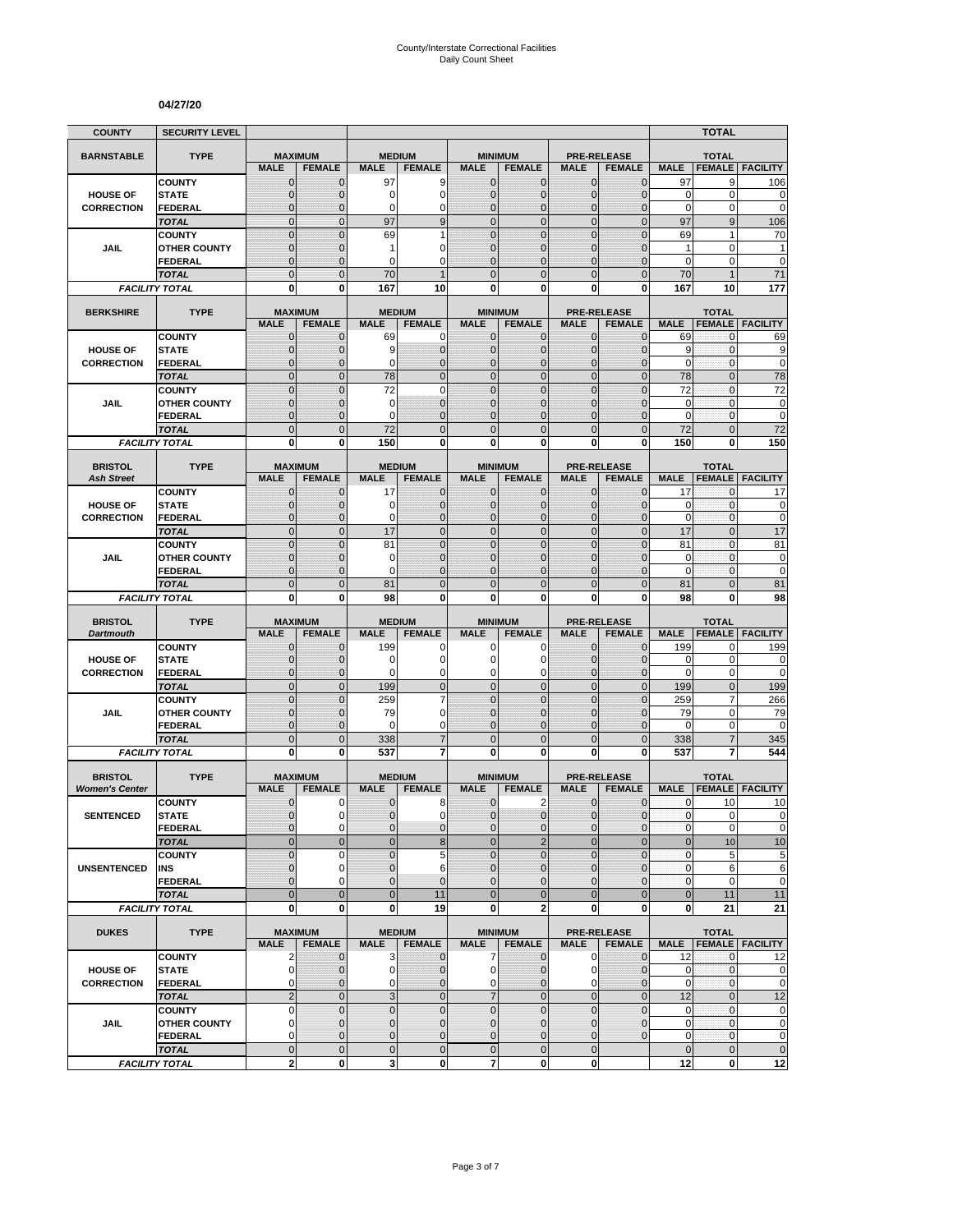# County/Interstate Correctional Facilities Daily Count Sheet

| <b>ESSEX</b>          | <b>TYPE</b>                           |                                | <b>MAXIMUM</b>                   | <b>MEDIUM</b>                    |                                | <b>MINIMUM</b>               |                            |                               | <b>PRE-RELEASE</b>                  |                               | <b>TOTAL</b>                           |                          |
|-----------------------|---------------------------------------|--------------------------------|----------------------------------|----------------------------------|--------------------------------|------------------------------|----------------------------|-------------------------------|-------------------------------------|-------------------------------|----------------------------------------|--------------------------|
| <b>Middleton</b>      |                                       | <b>MALE</b>                    | <b>FEMALE</b>                    | <b>MALE</b>                      | <b>FEMALE</b>                  | <b>MALE</b>                  | <b>FEMALE</b>              | MALE                          | <b>FEMALE</b>                       | <b>MALE</b>                   | <b>FEMALE</b>                          | <b>FACILITY</b>          |
|                       | <b>COUNTY</b>                         | 0                              | 0                                | 289                              | 0                              | $\mathbf 0$                  | $\mathbf{0}$               | $\mathbf{0}$                  | $\Omega$                            | 289                           | 0                                      | 289                      |
| <b>HOUSE OF</b>       | <b>STATE</b>                          | 0                              | $\mathbf 0$                      | $\Omega$                         | 0                              | $\mathbf{0}$                 | $\Omega$                   | $\mathbf 0$                   | $\Omega$                            | $\Omega$                      | $\Omega$                               | 0                        |
| <b>CORRECTION</b>     | <b>FEDERAL</b>                        | 0                              | $\mathbf 0$                      | 0                                | 0                              | $\mathbf{0}$                 | $\mathbf 0$                | $\mathbf{0}$                  | $\mathbf 0$                         | $\mathbf 0$                   | $\mathbf{0}$                           | $\mathbf 0$              |
|                       | <b>TOTAL</b><br><b>COUNTY</b>         | $\overline{0}$<br>$\mathbf{0}$ | $\overline{0}$<br>$\overline{0}$ | 289<br>585                       | $\mathbf 0$<br>$\overline{0}$  | $\mathbf 0$<br>$\mathbf{0}$  | $\overline{0}$<br>$\Omega$ | $\mathbf 0$<br>$\mathbf 0$    | $\overline{0}$<br>$\Omega$          | 289<br>585                    | $\mathbf{0}$<br>$\mathbf 0$            | 289<br>585               |
| JAIL                  | <b>OTHER COUNTY</b>                   | $\mathbf 0$                    | $\overline{0}$                   | 0                                | 0                              | $\mathbf{0}$                 | $\mathbf{0}$               | $\mathbf 0$                   | ſ                                   | 0                             | $\mathbf 0$                            | 0                        |
|                       | <b>FEDERAL</b>                        | $\mathbf{0}$                   |                                  |                                  | $\Omega$                       | $\mathbf{0}$                 | $\Omega$                   | $\mathbf{0}$                  | 0                                   | 1                             | $\mathbf 0$                            |                          |
|                       | <b>TOTAL</b>                          | $\overline{0}$                 | $\mathbf 0$                      | 586                              | $\Omega$                       | $\Omega$                     | $\Omega$                   | $\overline{0}$                | $\Omega$                            | 586                           | $\Omega$                               | 586                      |
|                       | <b>FACILITY TOTAL</b>                 | 0                              | 0                                | 875                              | O                              | $\bf{0}$                     | 0                          | 0                             | 0                                   | 875                           | 0                                      | 875                      |
| <b>ESSEX</b>          | <b>TYPE</b>                           |                                | <b>MAXIMUM</b>                   |                                  |                                |                              | <b>MINIMUM</b>             |                               |                                     |                               |                                        |                          |
| W.I.T.                |                                       | <b>MALE</b>                    | <b>FEMALE</b>                    | <b>MALE</b>                      | <b>MEDIUM</b><br><b>FEMALE</b> | <b>MALE</b>                  | <b>FEMALE</b>              | <b>MALE</b>                   | <b>PRE-RELEASE</b><br><b>FEMALE</b> | <b>MALE</b>                   | <b>TOTAL</b><br><b>FEMALE</b>          | FACILITY                 |
|                       | <b>COUNTY</b>                         | $\mathbf{0}$                   | 0                                | $\mathbf 0$                      | 0                              | $\mathbf 0$                  | $\mathbf{0}$               | 0                             | 13                                  | 0                             | 13                                     | 13                       |
| <b>SENTENCED</b>      | <b>STATE</b>                          | 0                              | $\mathbf 0$                      | $\mathbf{0}$                     | $\mathbf 0$                    | $\mathbf{0}$                 | $\mathbf{0}$               | $\mathbf{0}$                  | $\Omega$                            | $\mathbf 0$                   | $\mathbf 0$                            | 0                        |
|                       | <b>FEDERAL</b>                        | $\mathbf 0$                    | $\mathbf 0$                      | $\mathbf{0}$                     | 0                              | $\mathbf{0}$                 | 0                          | $\mathbf 0$                   | $\Omega$                            | $\mathbf{0}$                  | $\Omega$                               | $\mathbf 0$              |
|                       | <b>TOTAL</b>                          | $\overline{0}$                 | $\overline{0}$                   | $\mathbf 0$                      | $\overline{0}$                 | $\mathbf{0}$                 | $\overline{0}$             | $\overline{0}$                | 13                                  | $\mathbf{0}$                  | 13                                     | 13                       |
|                       | <b>FACILITY TOTAL</b>                 | 0                              | 0                                | $\bf{0}$                         | O                              | $\bf{0}$                     | 0                          | 0                             | 13                                  | $\bf{0}$                      | 13                                     | 13                       |
| <b>ESSEX</b>          | <b>TYPE</b>                           |                                | <b>MAXIMUM</b>                   |                                  | <b>MEDIUM</b>                  |                              | <b>MINIMUM</b>             |                               | <b>PRE-RELEASE</b>                  |                               | <b>TOTAL</b>                           |                          |
| LCAC                  |                                       | <b>MALE</b>                    | <b>FEMALE</b>                    | <b>MALE</b>                      | <b>FEMALE</b>                  | <b>MALE</b>                  | <b>FEMALE</b>              | <b>MALE</b>                   | <b>FEMALE</b>                       | <b>MALE</b>                   |                                        | <b>FEMALE   FACILITY</b> |
|                       | <b>COUNTY</b>                         | 0                              | 0                                | $\mathbf{0}$                     | 0                              | 0                            | $\mathbf{0}$               | 142                           | $\Omega$                            | 142                           | $\Omega$                               | 142                      |
| <b>HOUSE OF</b>       | <b>STATE</b>                          | 0                              | $\overline{0}$                   | $\mathbf 0$                      | 0                              | 3                            | $\Omega$                   | 0                             | $\Omega$                            | 3                             | $\mathbf 0$                            | 3                        |
| <b>CORRECTION</b>     | FEDERAL                               | 0                              | 0                                | $\mathbf{0}$                     | 0                              | 0                            | $\Omega$                   | 6                             | $\mathbf 0$                         | 6                             | $\mathbf 0$                            | 6                        |
|                       | <b>TOTAL</b>                          | $\Omega$                       | $\overline{0}$                   | $\mathbf{0}$                     | $\overline{0}$                 | 3                            | $\Omega$                   | 148                           | $\Omega$                            | 151                           | $\Omega$                               | 151                      |
|                       | <b>FACILITY TOTAL</b>                 | 0                              | 0                                | 0                                | 0                              | 3                            | 0                          | 148                           | 0                                   | 151                           | 0                                      | 151                      |
|                       | <b>TYPE</b>                           |                                | <b>MAXIMUM</b>                   |                                  | <b>MEDIUM</b>                  |                              | <b>MINIMUM</b>             |                               | <b>PRE-RELEASE</b>                  |                               | <b>TOTAL</b>                           |                          |
| <b>FRANKLIN</b>       |                                       | <b>MALE</b>                    | <b>FEMALE</b>                    | <b>MALE</b>                      | <b>FEMALE</b>                  | <b>MALE</b>                  | <b>FEMALE</b>              | <b>MALE</b>                   | <b>FEMALE</b>                       | <b>MALE</b>                   | <b>FEMALE</b>                          | <b>FACILITY</b>          |
|                       | <b>COUNTY</b>                         | $\mathbf 0$                    | 0                                | 60                               | 9                              | $\mathbf{0}$                 | 0                          | 0                             | $\Omega$                            | 60                            | 9                                      | 69                       |
| <b>HOUSE OF</b>       | <b>OTHER - VT</b>                     | 0                              | $\overline{0}$                   | $\mathbf 0$                      | 0                              | $\mathbf{0}$                 | $\mathbf 0$                | $\mathbf 0$                   | $\Omega$                            | $\mathbf 0$                   | $\mathbf 0$                            | 0                        |
| <b>CORRECTION</b>     | <b>STATE</b>                          | $\Omega$                       | $\mathbf 0$                      | 12                               | 3                              | $\Omega$                     | $\Omega$                   | 0                             | $\sqrt{ }$                          | 12                            | 3                                      | 15                       |
|                       | FEDERAL                               | $\mathbf{0}$                   | $\overline{0}$                   | $\mathbf 0$                      | 0                              | $\mathbf{0}$                 | $\mathbf{0}$               | 0                             | $\overline{0}$                      | $\mathbf 0$                   | $\mathbf 0$                            | $\pmb{0}$                |
|                       | <b>TOTAL</b>                          | $\overline{0}$                 | $\mathbf{0}$                     | 72                               | 12                             | $\mathbf{0}$                 | $\mathbf{0}$               | $\mathbf 0$                   | $\overline{0}$                      | 72                            | 12                                     | 84                       |
|                       | <b>COUNTY</b>                         | $\Omega$                       | $\overline{0}$                   | 35                               | 1                              | $\Omega$<br>$\mathbf 0$      | $\Omega$                   | $\mathbf 0$<br>$\overline{0}$ | $\Omega$<br>$\sqrt{ }$              | 35<br>13                      | $\overline{\mathbf{1}}$<br>$\mathbf 0$ | 36                       |
| JAIL                  | <b>OTHER COUNTY</b><br><b>FEDERAL</b> | 0<br>0                         | $\mathbf 0$<br>0                 | 13<br>0                          | 0<br>0                         | $\mathbf{0}$                 | $\Omega$<br>$\Omega$       | $\mathbf{0}$                  | $\Omega$                            | $\mathbf 0$                   | $\mathbf 0$                            | 13<br>$\mathbf 0$        |
|                       | <b>TOTAL</b>                          | $\mathbf 0$                    | $\overline{0}$                   | 48                               | 1                              | $\mathbf{0}$                 | $\Omega$                   | $\overline{0}$                | $\Omega$                            | 48                            | $\overline{1}$                         | 49                       |
|                       | <b>FACILITY TOTAL</b>                 | 0                              | 0                                | 120                              | 13                             | $\bf{0}$                     | 0                          | 0                             | 0                                   | 120                           | 13                                     | 133                      |
|                       |                                       |                                |                                  |                                  |                                |                              |                            |                               |                                     |                               |                                        |                          |
| <b>HAMPDEN</b>        | <b>TYPE</b>                           |                                | <b>MAXIMUM</b>                   | <b>MEDIUM</b>                    |                                | <b>MINIMUM</b>               |                            |                               | <b>PRE-RELEASE</b>                  |                               | <b>TOTAL</b>                           |                          |
| <b>HOC/JAIL</b>       |                                       | <b>MALE</b>                    | <b>FEMALE</b>                    | <b>MALE</b>                      | <b>FEMALE</b>                  | <b>MALE</b>                  | <b>FEMALE</b>              | <b>MALE</b>                   | <b>FEMALE</b>                       | <b>MALE</b>                   | <b>FEMALE</b>                          | <b>FACILITY</b>          |
| <b>HOUSE OF</b>       | <b>COUNTY</b><br><b>STATE</b>         | 0<br>0                         | $\mathbf 0$<br>$\overline{0}$    | 185<br>36                        | 0<br>0                         | 41<br>29                     | 0<br>$\Omega$              | 0<br>11                       | $\mathbf 0$<br>$\Omega$             | 226<br>76                     | $\mathbf{0}$<br>$\mathbf{0}$           | 226<br>76                |
| <b>CORRECTION</b>     | <b>STATE - ELMO</b>                   |                                |                                  |                                  |                                |                              |                            | 0                             | 0                                   | $\mathbf 0$                   | $\mathbf{0}$                           | 0                        |
|                       | <b>FEDERAL</b>                        | $\mathbf{0}$                   | $\mathbf 0$                      | $\Omega$                         | 0                              | 0                            | $\mathbf{0}$               | $\mathbf 0$                   | $\mathbf 0$                         | $\Omega$                      | $\Omega$                               | 0                        |
|                       | <b>TOTAL</b>                          | $\overline{0}$                 | $\overline{0}$                   | 221                              | $\overline{0}$                 | 70                           | $\mathbf 0$                | 11                            | $\Omega$                            | 302                           | $\Omega$                               | 302                      |
|                       | <b>COUNTY</b>                         | $\overline{0}$                 | $\overline{0}$                   | 348                              | 0                              | $\mathbf 0$                  | $\overline{0}$             | $\mathbf 0$                   | $\overline{0}$                      | 348                           | $\mathbf{0}$                           | 348                      |
| <b>JAIL</b>           | <b>OTHER COUNTY</b>                   | 0                              | $\mathbf 0$                      | 0                                | 0                              | $\mathbf{0}$                 | $\Omega$                   | $\mathbf 0$                   | $\sqrt{ }$                          | $\mathbf 0$                   | $\mathbf 0$                            | 0                        |
|                       | <b>FEDERAL</b>                        | $\Omega$<br>$\overline{0}$     | $\mathbf 0$<br>$\overline{0}$    | 5                                | $\Omega$<br>$\Omega$           | $\mathbf{1}$                 | $\Omega$<br>$\overline{0}$ | $\mathbf 0$<br>$\overline{0}$ | $\Omega$<br>$\overline{0}$          | 6                             | $\Omega$<br>$\Omega$                   | 6<br>354                 |
|                       | <b>TOTAL</b><br><b>FACILITY TOTAL</b> | $\mathbf{0}$                   | $\boldsymbol{0}$                 | 353<br>574                       | 0                              | 71                           | 0                          | 11                            | 0                                   | 354<br>656                    | 0                                      | 656                      |
|                       |                                       |                                |                                  |                                  |                                |                              |                            |                               |                                     |                               |                                        |                          |
| <b>HAMPDEN</b>        | <b>TYPE</b>                           |                                | <b>MAXIMUM</b>                   |                                  | <b>MEDIUM</b>                  |                              | <b>MINIMUM</b>             |                               | <b>PRE-RELEASE</b>                  |                               | <b>TOTAL</b>                           |                          |
| <b>WMCAC</b>          |                                       | <b>MALE</b>                    | <b>FEMALE</b>                    | <b>MALE</b>                      | <b>FEMALE</b>                  | <b>MALE</b>                  | <b>FEMALE</b>              | <b>MALE</b>                   | <b>FEMALE</b>                       | <b>MALE</b>                   |                                        | <b>FEMALE</b>   FACILITY |
|                       | <b>COUNTY</b>                         | $\mathbf 0$                    | $\mathbf{0}$                     | $\mathbf 0$                      | 0                              | 26                           | 0                          | $\mathbf 0$                   | $\mathbf 0$                         | 26                            | 0                                      | 26                       |
| <b>HOUSE OF</b>       | <b>STATE</b>                          | $\mathbf{0}$<br>$\mathbf{0}$   | $\mathbf{0}$<br>0                | $\overline{0}$<br>$\overline{0}$ | 0<br>0                         | $\mathbf 0$<br>$\mathbf 0$   | 0<br>$\Omega$              | $\mathbf{0}$<br>0             | $\overline{0}$<br>0                 | $\mathbf 0$<br>$\mathbf 0$    | $\mathbf 0$<br>$\mathbf 0$             | 0<br>$\pmb{0}$           |
| <b>CORRECTION</b>     | <b>FEDERAL</b><br><b>TOTAL</b>        | $\mathbf{0}$                   | $\overline{0}$                   | $\overline{0}$                   | $\overline{0}$                 | 26                           | $\overline{0}$             | $\mathbf 0$                   | $\mathbf 0$                         | 26                            | $\mathbf{0}$                           | 26                       |
|                       | <b>FACILITY TOTAL</b>                 | $\bf{0}$                       | $\bf{0}$                         | $\mathbf{0}$                     | 0                              | 26                           | 0                          | 0                             | $\bf{0}$                            | 26                            | 0                                      | 26                       |
|                       |                                       |                                |                                  |                                  |                                |                              |                            |                               |                                     |                               |                                        |                          |
| <b>HAMPDEN</b>        | <b>TYPE</b>                           |                                | <b>MAXIMUM</b>                   |                                  | <b>MEDIUM</b>                  |                              | <b>MINIMUM</b>             |                               | <b>PRE-RELEASE</b>                  |                               | <b>TOTAL</b>                           |                          |
| <b>Women's Center</b> |                                       | <b>MALE</b>                    | <b>FEMALE</b>                    | <b>MALE</b>                      | <b>FEMALE</b>                  | <b>MALE</b>                  | <b>FEMALE</b>              | <b>MALE</b>                   | <b>FEMALE</b>                       | <b>MALE</b>                   |                                        | <b>FEMALE FACILITY</b>   |
|                       | <b>COUNTY</b>                         | 0                              | 0                                | $\mathbf 0$                      | 22                             | 0                            | 19                         | 0                             | 0                                   | 0                             | 41                                     | 41                       |
| <b>HOUSE OF</b>       | <b>STATE</b>                          | $\mathbf{0}$<br>0              | $\mathbf 0$<br>0                 | $\mathbf{0}$<br>0                | 4<br>0                         | $\mathbf{0}$<br>$\mathbf{0}$ | 0<br>0                     | $\mathbf 0$<br>$\mathbf{0}$   | 3<br>0                              | $\mathbf 0$<br>$\overline{0}$ | $\overline{7}$<br>$\mathbf 0$          | $\overline{7}$<br>0      |
|                       | <b>FEDERAL</b><br><b>TOTAL</b>        | $\mathbf{0}$                   | $\mathbf 0$                      | $\overline{0}$                   | 26                             | $\overline{0}$               | 19                         | $\mathbf{0}$                  | 3                                   | $\mathbf{0}$                  | 48                                     | 48                       |
|                       | <b>COUNTY</b>                         | $\overline{0}$                 | $\mathbf 0$                      | $\mathbf{0}$                     | 24                             | $\mathbf{0}$                 | $\mathbf 0$                | $\overline{0}$                | $\mathbf 0$                         | $\mathbf 0$                   | 24                                     | 24                       |
| <b>JAIL</b>           | <b>OTHER COUNTY</b>                   | 0                              | $\mathbf 0$                      | $\mathbf 0$                      | 0                              | $\mathbf 0$                  | $\mathbf{0}$               | $\mathbf{0}$                  | $\overline{0}$                      | $\mathbf 0$                   | $\mathbf 0$                            | $\pmb{0}$                |
|                       | <b>FEDERAL</b>                        | $\mathbf 0$                    | $\mathbf 0$                      | $\mathbf{0}$                     | 0                              | $\mathbf{0}$                 | $\mathbf{0}$               | $\mathbf 0$                   | $\overline{0}$                      | $\mathbf 0$                   | $\mathbf 0$                            | $\mathbf 0$              |
|                       | <b>TOTAL</b>                          | $\mathbf 0$                    | $\mathbf 0$                      | $\overline{0}$                   | 24                             | $\overline{0}$               | $\mathbf 0$                | $\mathbf{0}$                  | $\mathbf 0$                         | $\mathbf{0}$                  | 24                                     | 24                       |
|                       | <b>FACILITY TOTAL</b>                 | $\pmb{0}$                      | $\mathbf 0$                      | $\mathbf{O}$                     | 50                             | $\mathbf{0}$                 | 19                         | $\mathbf 0$                   | 3                                   | $\overline{0}$                | 72                                     | 72                       |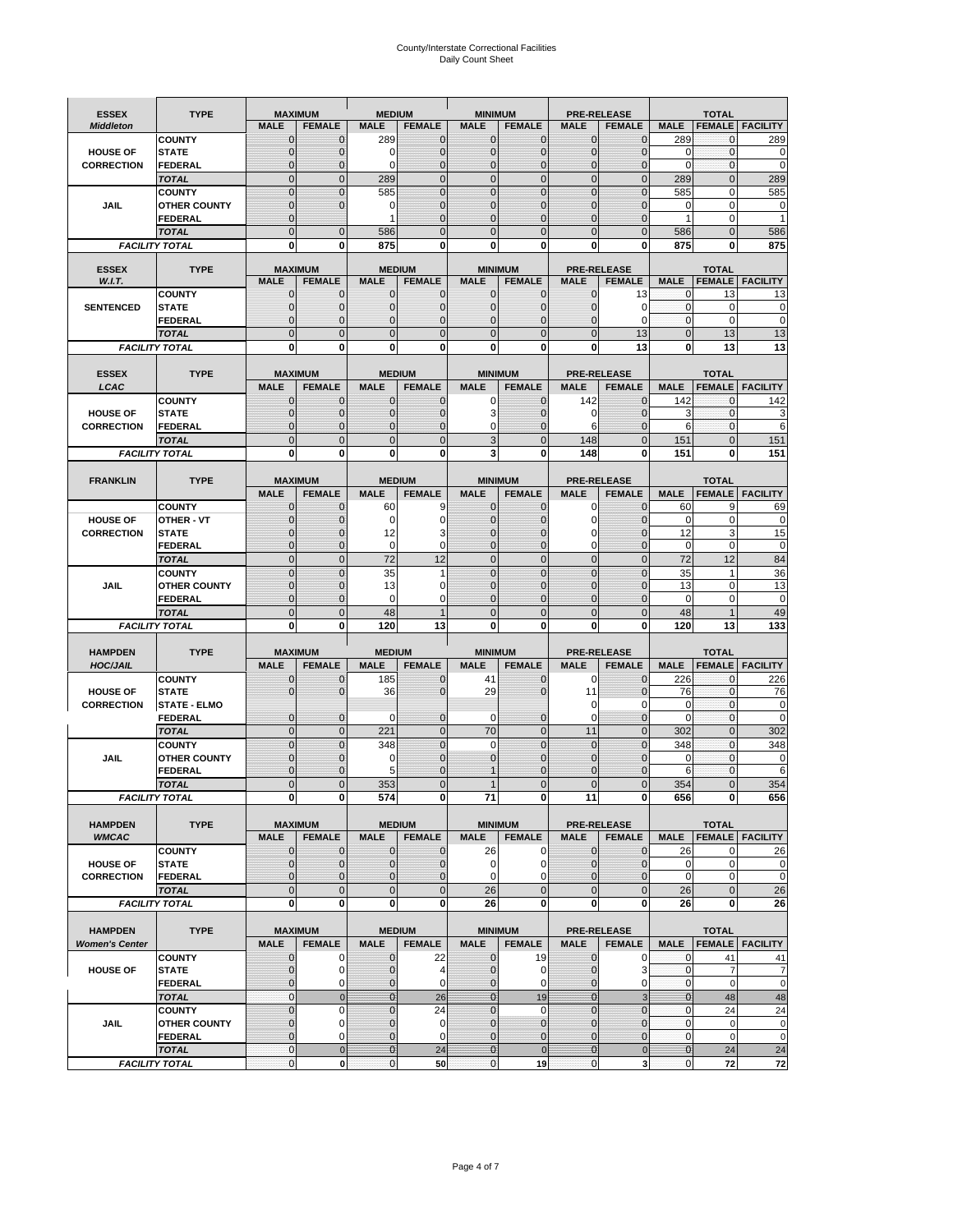| <b>HAMPSHIRE</b>                     | <b>TYPE</b>                          | <b>MAXIMUM</b>               |                                 |                  | <b>MEDIUM</b>                  | <b>MINIMUM</b> |                                 |                            | <b>PRE-RELEASE</b>                  |                  | <b>TOTAL</b>                |                        |
|--------------------------------------|--------------------------------------|------------------------------|---------------------------------|------------------|--------------------------------|----------------|---------------------------------|----------------------------|-------------------------------------|------------------|-----------------------------|------------------------|
|                                      |                                      | <b>MALE</b>                  | <b>FEMALE</b>                   | <b>MALE</b>      | <b>FEMALE</b>                  | <b>MALE</b>    | <b>FEMALE</b>                   | <b>MALE</b>                | <b>FEMALE</b>                       | <b>MALE</b>      | <b>FEMALE</b>               | <b>FACILITY</b>        |
|                                      | <b>COUNTY</b>                        | $\mathbf 0$                  | $\overline{0}$                  | 51               | $\mathbf 0$                    | 12             | $\mathbf{0}$                    | 11                         | $\overline{0}$                      | 74               | 0                           | 74                     |
| <b>HOUSE OF</b>                      | <b>STATE</b>                         | ∩                            | 0                               | 4                | $\mathbf{0}$                   | 1              | $\mathbf 0$                     | 5                          | 0                                   | 10               | $\mathbf 0$                 | 10                     |
| <b>CORRECTION</b>                    | <b>FEDERAL</b>                       | $\mathbf{0}$                 | 0                               | $\mathbf 0$      | $\mathbf{0}$                   | 0              | $\mathbf{0}$                    | $\mathbf{0}$               | $\overline{0}$                      | 0                | $\mathbf 0$                 | $\mathbf 0$            |
|                                      | <b>TOTAL</b>                         | $\overline{0}$               | $\mathbf 0$                     | 55               | $\overline{0}$                 | 13             | $\overline{0}$                  | 16                         |                                     | 84               | $\mathbf 0$                 | 84                     |
|                                      | <b>COUNTY</b>                        |                              | $\mathbf 0$                     | 60               | $\mathbf{0}$                   | 0              | $\overline{0}$                  | $\mathbf{0}$               | $\mathbf 0$                         | 60               | $\mathbf 0$                 | 60                     |
| JAIL                                 | <b>OTHER COUNTY</b>                  | 0                            | $\overline{0}$                  | $\overline{0}$   | $\mathbf{0}$                   | $\overline{0}$ | $\overline{0}$                  | 0                          | $\overline{0}$                      | $\mathbf 0$      | $\mathbf{0}$                | $\pmb{0}$              |
|                                      | <b>FEDERAL</b>                       | $\mathbf{0}$                 | $\overline{0}$                  | 3                | 0                              | $\overline{0}$ | $\overline{0}$                  | $\mathbf{0}$               | $\overline{0}$                      | 3                | $\mathbf 0$                 | 3                      |
|                                      | <b>TOTAL</b>                         | $\Omega$                     | $\overline{0}$                  | 63               | $\mathbf{0}$                   | $\mathbf 0$    | $\overline{0}$                  | $\mathbf{0}$               |                                     | 63               | $\mathbf 0$                 | 63                     |
|                                      | <b>FACILITY TOTAL</b>                | $\bf{0}$                     | 0                               | 118              | 0                              | 13             | 0                               | 16                         |                                     | 147              | 0                           | 147                    |
|                                      |                                      |                              |                                 |                  |                                |                |                                 |                            |                                     |                  |                             |                        |
| <b>MIDDLESEX</b>                     | <b>TYPE</b>                          | <b>MAXIMUM</b>               |                                 |                  | <b>MEDIUM</b>                  | <b>MINIMUM</b> |                                 |                            | <b>PRE-RELEASE</b>                  |                  | <b>TOTAL</b>                |                        |
| E. Cambridge                         |                                      | <b>MALE</b>                  | <b>FEMALE</b>                   | <b>MALE</b>      | <b>FEMALE</b>                  | <b>MALE</b>    | <b>FEMALE</b>                   | <b>MALE</b>                | <b>FEMALE</b>                       | <b>MALE</b>      | <b>FEMALE</b>               | <b>FACILITY</b>        |
|                                      | <b>COUNTY</b>                        | 0<br>$\pmb{0}$               | $\mathbf 0$<br>$\mathbf{0}$     | 0<br>$\mathbf 0$ | 0<br>$\mathbf 0$               | 0<br>0         | $\mathbf{0}$<br>$\mathbf{0}$    | $\mathbf 0$<br>$\mathbf 0$ | 0<br>0                              | 0<br>$\mathbf 0$ | $\mathbf{0}$<br>$\mathbf 0$ | 0<br>$\mathbf 0$       |
| <b>HOUSE OF</b><br><b>CORRECTION</b> | <b>STATE</b><br><b>FEDERAL</b>       | $\mathbf{0}$                 | $\mathbf{0}$                    | $\mathbf 0$      | $\mathbf{O}$                   | $\mathbf{0}$   | $\mathbf{0}$                    | $\mathbf{0}$               | $\mathbf 0$                         | $\mathbf 0$      | $\mathbf 0$                 | $\pmb{0}$              |
|                                      | <b>TOTAL</b>                         | $\mathbf{0}$                 | $\overline{0}$                  | $\overline{0}$   | $\mathbf{0}$                   | $\overline{0}$ | $\mathbf{0}$                    | $\mathbf{0}$               | $\overline{0}$                      | $\overline{0}$   | $\overline{0}$              | $\pmb{0}$              |
|                                      |                                      | $\mathbf{0}$                 | $\mathbf{0}$                    | $\mathbf 0$      | $\mathbf{O}$                   | $\mathbf{0}$   | $\mathbf{0}$                    | $\mathbf{O}$               | $\overline{0}$                      | $\mathbf 0$      | $\mathbf{0}$                | $\pmb{0}$              |
| JAIL                                 | <b>COUNTY</b><br><b>OTHER COUNTY</b> | $\Omega$                     | $\mathbf 0$                     | $\mathbf{0}$     | $\Omega$                       | $\mathbf{0}$   | $\mathbf{0}$                    | $\mathbf{0}$               | $\overline{0}$                      | $\mathbf 0$      | $\mathbf{0}$                | $\mathbf 0$            |
|                                      | <b>FEDERAL</b>                       | $\mathbf{0}$                 | $\mathbf 0$                     | $\mathbf 0$      | $\mathbf{O}$                   | 0              | $\mathbf{0}$                    | $\mathbf{O}$               | 0                                   | $\mathbf 0$      | $\mathbf 0$                 | $\mathbf 0$            |
|                                      | <b>TOTAL</b>                         | $\mathbf 0$                  | $\overline{0}$                  | $\overline{0}$   | $\mathbf{0}$                   | $\mathbf 0$    | $\mathbf 0$                     | $\mathbf{0}$               | $\overline{0}$                      | $\mathbf 0$      | $\overline{0}$              | $\mathbf 0$            |
|                                      | <b>FACILITY TOTAL</b>                | 0                            | $\bf{0}$                        | 0                | 0                              | 0              | 0                               | 0                          | 0                                   | 0                | 0                           | $\bf{0}$               |
|                                      |                                      |                              |                                 |                  |                                |                |                                 |                            |                                     |                  |                             |                        |
| <b>MIDDLESEX</b>                     | <b>TYPE</b>                          | <b>MAXIMUM</b>               |                                 |                  | <b>MEDIUM</b>                  | <b>MINIMUM</b> |                                 |                            | <b>PRE-RELEASE</b>                  |                  | <b>TOTAL</b>                |                        |
| <b>Billerica</b>                     |                                      | <b>MALE</b>                  | <b>FEMALE</b>                   | <b>MALE</b>      | <b>FEMALE</b>                  | <b>MALE</b>    | <b>FEMALE</b>                   | <b>MALE</b>                | <b>FEMALE</b>                       | <b>MALE</b>      | <b>FEMALE</b>               | <b>FACILITY</b>        |
|                                      | <b>COUNTY</b>                        | 0                            | $\overline{0}$                  | 205              | $\mathbf 0$                    | 12             | $\mathbf 0$                     | 28                         | $\overline{0}$                      | 245              | $\mathbf{0}$                | 245                    |
| <b>HOUSE OF</b>                      | <b>STATE</b>                         | 0                            | $\overline{0}$                  | 0                | $\mathbf 0$                    | 0              | $\overline{0}$                  | 0                          | $\overline{0}$                      | 0                | $\mathbf 0$                 | 0                      |
| <b>CORRECTION</b>                    | FEDERAL                              | $\Omega$                     | 0                               | 0                | $\mathbf{0}$                   | 0              | $\mathbf{0}$                    | $\mathbf 0$                | 0                                   | $\overline{0}$   | $\mathbf 0$                 | $\mathbf 0$            |
|                                      | <b>TOTAL</b>                         | $\mathbf{0}$                 | $\overline{0}$                  | 205              | $\mathbf{0}$                   | 12             | $\mathbf{0}$                    | 28                         | $\overline{0}$                      | 245              | $\overline{0}$              | 245                    |
|                                      | <b>COUNTY</b>                        | $\Omega$                     | $\overline{0}$                  | 360              | $\mathbf 0$                    | $\overline{0}$ | $\Omega$                        | $\mathbf{0}$               | $\overline{0}$                      | 360              | $\mathbf{0}$                | 360                    |
| JAIL                                 | <b>OTHER COUNTY</b>                  | $\Omega$                     | 0                               | 0                | $\overline{0}$                 | 0              | $\mathbf{0}$                    | $\overline{0}$             | 0                                   | 0                | $\mathbf{0}$                | 0                      |
|                                      | <b>FEDERAL</b>                       | 0                            | $\overline{0}$                  | $\mathbf 0$      | $\mathbf{0}$                   | $\overline{0}$ | $\overline{0}$                  | 0                          | $\overline{0}$                      | $\overline{0}$   | $\mathbf{0}$                | $\mathbf 0$            |
|                                      | <b>TOTAL</b>                         | $\Omega$                     | $\mathbf 0$                     | 360              | $\mathbf{0}$                   | $\mathbf 0$    | $\mathbf 0$                     | $\mathbf{0}$               | $\mathbf 0$                         | 360              | $\mathbf 0$                 | 360                    |
|                                      | <b>FACILITY TOTAL</b>                |                              | $\mathbf 0$                     | 565              | $\bf{0}$                       | 12             | 0                               | 28                         | 0                                   | 605              | $\bf{0}$                    | 605                    |
|                                      |                                      |                              |                                 |                  |                                |                |                                 |                            |                                     |                  |                             |                        |
|                                      |                                      |                              |                                 |                  |                                |                |                                 |                            |                                     |                  |                             |                        |
| <b>NORFOLK</b>                       | <b>TYPE</b>                          | <b>MAXIMUM</b>               |                                 |                  | <b>MEDIUM</b>                  | <b>MINIMUM</b> |                                 |                            | <b>PRE-RELEASE</b>                  |                  | <b>TOTAL</b>                |                        |
| Dedham / RT 128                      |                                      | <b>MALE</b>                  | <b>FEMALE</b>                   | <b>MALE</b>      | <b>FEMALE</b>                  | <b>MALE</b>    | <b>FEMALE</b>                   | <b>MALE</b>                | <b>FEMALE</b>                       | <b>MALE</b>      | <b>FEMALE</b>               | <b>FACILITY</b>        |
|                                      | <b>COUNTY</b>                        | $\Omega$                     | $\overline{0}$                  | 107              | 0                              | 0              | $\mathbf 0$                     | 25                         | 0                                   | 132              | 0                           | 132                    |
| <b>HOUSE OF</b>                      | <b>STATE</b>                         | $\Omega$                     | $\overline{0}$                  | 0                | $\mathbf{0}$                   | 0              | $\overline{0}$                  | 0                          | $\overline{0}$                      | 0                | 0                           | $\mathbf 0$            |
| <b>CORRECTION</b>                    | <b>FEDERAL</b>                       | $\Omega$                     | 0                               | 0                | $\mathbf{0}$                   | 0              | $\mathbf 0$                     | 0                          | 0                                   | $\mathbf 0$      | $\mathbf 0$                 | $\mathbf 0$            |
|                                      | <b>TOTAL</b>                         | $\Omega$                     | $\overline{0}$                  | 107              | $\mathbf{0}$                   | $\mathbf 0$    | $\mathbf 0$                     | 25                         | $\overline{0}$                      | 132              | $\mathbf 0$                 | 132                    |
|                                      | <b>COUNTY</b>                        | $\Omega$                     | $\overline{0}$                  | 158              | $\mathbf{0}$                   | $\overline{0}$ | $\overline{0}$                  | 0                          | $\overline{0}$                      | 158              | $\mathbf 0$                 | 158                    |
| JAIL                                 | INS                                  | $\mathbf{0}$                 | 0                               | 0                | $\overline{0}$                 | 0              | $\mathbf{0}$                    | $\overline{0}$             | 0                                   | 0                | 0                           | 0                      |
|                                      | <b>FEDERAL</b>                       | $\Omega$                     | $\overline{0}$                  | 43               | $\mathbf 0$                    | $\overline{0}$ | $\mathbf 0$                     | 0                          | $\overline{0}$                      | 43               | $\mathbf{0}$                | 43                     |
|                                      | <b>TOTAL</b>                         | $\mathbf{0}$                 | $\overline{0}$                  | 201              | $\mathbf{0}$                   | $\overline{0}$ | $\overline{0}$                  | $\Omega$                   | $\overline{0}$                      | 201              | $\overline{0}$              | 201                    |
|                                      | <b>FACILITY TOTAL</b>                | $\mathbf 0$                  | $\mathbf 0$                     | 308              | 0                              | 0              | 0                               | 25                         | 0                                   | 333              | 0                           | 333                    |
|                                      |                                      |                              |                                 |                  |                                |                |                                 |                            |                                     |                  |                             |                        |
| <b>NORFOLK</b>                       | <b>TYPE</b>                          | <b>MAXIMUM</b>               |                                 |                  | <b>MEDIUM</b>                  | <b>MINIMUM</b> |                                 |                            | <b>PRE-RELEASE</b>                  |                  | <b>TOTAL</b>                |                        |
| <b>Braintree</b>                     |                                      | <b>MALE</b>                  | <b>FEMALE</b>                   | <b>MALE</b>      | <b>FEMALE</b>                  | <b>MALE</b>    | <b>FEMALE</b>                   | <b>MALE</b>                | <b>FEMALE</b>                       | <b>MALE</b>      | <b>FEMALE</b>               | <b>FACILITY</b>        |
|                                      | <b>COUNTY</b>                        | $\mathbf 0$                  | $\mathbf 0$                     | 0                | $\mathbf{0}$                   | 0              | $\mathbf{0}$                    | $\mathbf 0$                | $\mathbf 0$                         | 0                | 0                           | 0                      |
| <b>HOUSE OF</b>                      | <b>STATE</b>                         | $\mathbf{0}$                 | $\overline{0}$                  | $\mathbf 0$      | $\overline{0}$                 | $\overline{0}$ | $\mathbf{0}$                    | $\overline{0}$             | $\mathbf{0}$                        | $\mathbf{0}$     | 0                           | $\Omega$               |
| <b>CORRECTION</b>                    | FEDERAL                              | $\mathbf 0$                  | 0                               | 0                | $\mathbf 0$                    | $\mathbf 0$    | 0                               | $\mathbf 0$                | $\mathbf 0$                         | $\pmb{0}$        | 0                           | $\mathbf 0$            |
|                                      | <b>TOTAL</b>                         | $\mathbf{0}$<br>$\mathbf{0}$ | $\mathbf 0$                     | $\mathbf 0$      | $\mathbf{0}$                   | $\bf 0$        | $\pmb{0}$<br>$\bf{0}$           | $\mathbf{0}$               | $\mathbf 0$<br>$\mathbf{0}$         | $\mathbf 0$      | $\mathbf 0$                 | $\mathbf 0$            |
|                                      | <b>FACILITY TOTAL</b>                |                              | $\mathbf{0}$                    | 0                | $\mathbf{0}$                   | $\mathbf{0}$   |                                 | $\mathbf 0$                |                                     | $\mathbf 0$      | 0                           | $\mathbf 0$            |
|                                      |                                      |                              |                                 |                  |                                |                |                                 |                            |                                     |                  |                             |                        |
| <b>PLYMOUTH</b>                      | <b>TYPE</b>                          | <b>MALE</b>                  | <b>MAXIMUM</b><br><b>FEMALE</b> | <b>MALE</b>      | <b>MEDIUM</b><br><b>FEMALE</b> | <b>MALE</b>    | <b>MINIMUM</b><br><b>FEMALE</b> | <b>MALE</b>                | <b>PRE-RELEASE</b><br><b>FEMALE</b> | <b>MALE</b>      | <b>TOTAL</b>                | <b>FEMALE</b> FACILITY |
|                                      | <b>COUNTY</b>                        | $\mathbf{0}$                 | $\mathbf{0}$                    |                  | $\mathbf{0}$                   | 0              | $\mathbf{0}$                    | $\mathbf{0}$               | 0                                   | 120              | 0                           |                        |
| <b>HOUSE OF</b>                      | <b>STATE</b>                         | $\mathbf{0}$                 | 0                               | 120<br>52        | $\mathbf{0}$                   | 0              | $\pmb{0}$                       | $\mathbf 0$                | $\overline{0}$                      | 52               | $\mathbf{0}$                | 120<br>52              |
| <b>CORRECTION</b>                    | <b>FEDERAL</b>                       | $\Omega$                     | 0                               | $\mathbf 0$      | $\mathbf{0}$                   | 0              | $\pmb{0}$                       | $\mathbf{0}$               | 0                                   | 0                | $\mathbf{0}$                | $\mathbf 0$            |
|                                      | <b>DYS</b>                           | $\mathbf{0}$                 | 0                               | $\mathbf 0$      | $\mathbf 0$                    | 0              | $\pmb{0}$                       | $\mathbf 0$                | $\overline{0}$                      | $\mathbf 0$      | $\mathbf{0}$                | $\mathbf 0$            |
|                                      | <b>TOTAL</b>                         | $\mathbf 0$                  | $\mathbf 0$                     | 172              | $\mathbf 0$                    | $\mathbf 0$    | $\mathbf 0$                     | $\mathbf 0$                | $\mathbf 0$                         | 172              | $\mathbf 0$                 | 172                    |
|                                      | <b>COUNTY</b>                        | $\overline{0}$               | 0                               | 156              | $\pmb{0}$                      | $\mathbf 0$    | $\mathbf 0$                     | $\pmb{0}$                  | $\mathbf 0$                         | 156              | $\mathbf 0$                 | 156                    |
| JAIL                                 | <b>OTHER COUNTY</b>                  | $\mathbf{0}$                 | 0                               | 185              | $\overline{0}$                 | 0              | $\mathbf{0}$                    | 0                          | $\overline{0}$                      | 185              | $\mathbf{0}$                | 185                    |
|                                      | <b>FEDERAL</b>                       | $\Omega$                     | 0                               | 167              | $\mathbf 0$                    | 0              | $\mathbf{0}$                    | 0                          | 0                                   | 167              | $\mathbf 0$                 | 167                    |
|                                      | 52A's                                | $\Omega$                     | $\overline{0}$                  | 0                | $\overline{0}$                 | $\overline{0}$ | $\mathbf 0$                     | $\overline{0}$             | $\overline{0}$                      | $\mathbf 0$      | $\mathbf 0$                 | $\mathbf 0$            |
|                                      | Non 52A's                            | $\mathbf{0}$                 | 0                               | 0                | $\mathbf{0}$                   | 0              | $\mathbf 0$                     | $\mathbf 0$                | 0                                   | 0                | $\mathbf 0$                 | $\mathbf 0$            |
|                                      | <b>TOTAL</b>                         | $\overline{0}$               | $\overline{0}$                  | 508              | $\overline{0}$                 | $\overline{0}$ | $\mathbf{0}$                    | $\mathbf{0}$               | $\mathbf 0$                         | 508              | $\mathbf 0$                 | 508                    |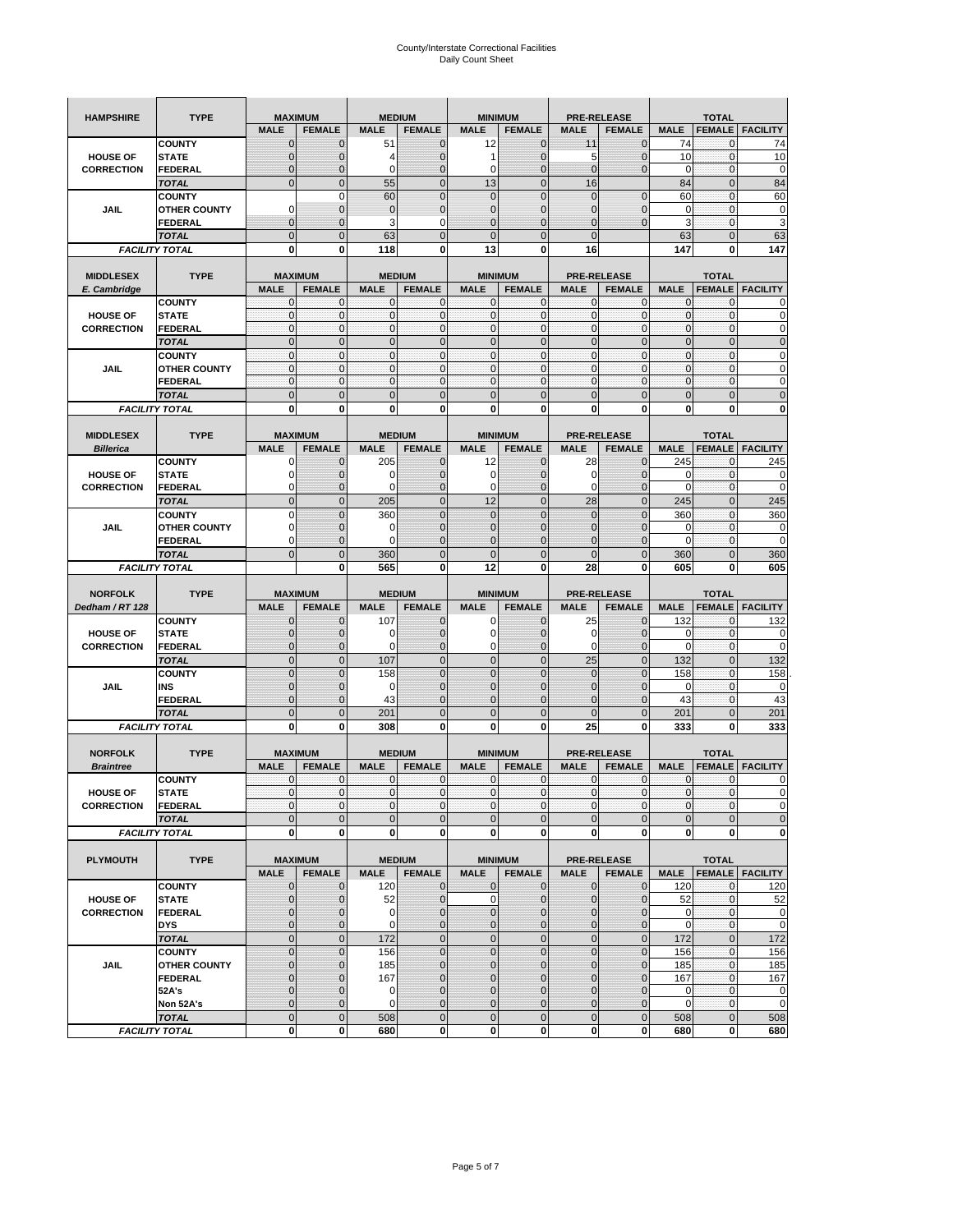# County/Interstate Correctional Facilities Daily Count Sheet

| <b>SUFFOLK</b>        | <b>TYPE</b>           |                              | <b>MAXIMUM</b> |             | <b>MEDIUM</b> |                | <b>MINIMUM</b> |              | <b>PRE-RELEASE</b> |             | <b>TOTAL</b>  |                 |
|-----------------------|-----------------------|------------------------------|----------------|-------------|---------------|----------------|----------------|--------------|--------------------|-------------|---------------|-----------------|
| <b>Nashua Street</b>  |                       | <b>MALE</b>                  | <b>FEMALE</b>  | <b>MALE</b> | <b>FEMALE</b> | <b>MALE</b>    | <b>FEMALE</b>  | <b>MALE</b>  | <b>FEMALE</b>      | <b>MALE</b> | <b>FEMALE</b> | <b>FACILITY</b> |
|                       | <b>COUNTY</b>         | $\Omega$                     | $\mathbf{0}$   | 397         | $\Omega$      | $\mathbf{0}$   | $\Omega$       | $\mathbf{0}$ | $\Omega$           | 397         | $\Omega$      | 397             |
| JAIL                  | <b>OTHER COUNTY</b>   | $\Omega$                     | $\Omega$       | $\Omega$    | 0             | $\Omega$       | $\Omega$       | $\Omega$     | $\Omega$           | $\Omega$    | $\Omega$      | 0               |
|                       | <b>FEDERAL</b>        | $\mathbf{0}$                 | $\mathbf{0}$   | 0           | 0             | $\mathbf{0}$   | $\mathbf{0}$   | $\mathbf 0$  | $\mathbf{0}$       | $\Omega$    | 0             | 0               |
|                       | <b>TOTAL</b>          | $\Omega$                     | $\Omega$       | 397         | $\Omega$      | $\overline{0}$ | $\Omega$       | $\Omega$     | $\Omega$           | 397         | $\Omega$      | 397             |
|                       | <b>FACILITY TOTAL</b> | 0                            | $\mathbf{0}$   | 397         | 0             | $\mathbf{0}$   | $\bf{0}$       | $\mathbf{0}$ | 0                  | 397         | 0             | 397             |
|                       |                       |                              |                |             |               |                |                |              |                    |             |               |                 |
| <b>SUFFOLK</b>        | <b>TYPE</b>           |                              | <b>MAXIMUM</b> |             | <b>MEDIUM</b> |                | <b>MINIMUM</b> |              | <b>PRE-RELEASE</b> |             | <b>TOTAL</b>  |                 |
| South Bay             |                       | <b>MALE</b>                  | <b>FEMALE</b>  | <b>MALE</b> | <b>FEMALE</b> | <b>MALE</b>    | <b>FEMALE</b>  | <b>MALE</b>  | <b>FEMALE</b>      | <b>MALE</b> | <b>FEMALE</b> | <b>FACILITY</b> |
|                       | <b>COUNTY</b>         | $\Omega$                     | $\mathbf{0}$   | 411         | 134           | $\mathbf{0}$   | $\mathbf{0}$   | 6            | 2                  | 417         | 136           | 553             |
| <b>HOUSE OF</b>       | <b>STATE</b>          |                              | $\overline{0}$ | $\Omega$    |               | $\Omega$       | O              | $\Omega$     | $\Omega$           | $\Omega$    |               | 1               |
| <b>CORRECTION</b>     | <b>FEDERAL</b>        | $\Omega$                     | $\overline{0}$ | 0           | $\Omega$      | $\mathbf{0}$   | $\Omega$       | $\Omega$     | 0                  | $\Omega$    | $\Omega$      | $\Omega$        |
|                       | <b>TOTAL</b>          | $\Omega$                     | $\overline{0}$ | 411         | 135           | $\mathbf 0$    | $\mathbf{0}$   | 6            | $\overline{2}$     | 417         | 137           | 554             |
|                       | <b>FACILITY TOTAL</b> | 0                            | 0              | 411         | 135           | $\mathbf{0}$   | 0              | 6            | $\overline{2}$     | 417         | 137           | 554             |
|                       |                       |                              |                |             |               |                |                |              |                    |             |               |                 |
| <b>WORCESTER</b>      |                       |                              | <b>MAXIMUM</b> |             | <b>MEDIUM</b> |                | <b>MINIMUM</b> |              | <b>PRE-RELEASE</b> |             | <b>TOTAL</b>  |                 |
|                       |                       | <b>MALE</b>                  | <b>FEMALE</b>  | <b>MALE</b> | <b>FEMALE</b> | <b>MALE</b>    | <b>FEMALE</b>  | <b>MALE</b>  | <b>FEMALE</b>      | <b>MALE</b> | <b>FEMALE</b> | <b>FACILITY</b> |
|                       | <b>COUNTY</b>         |                              |                |             |               |                |                |              |                    | 282         | $\Omega$      | 282             |
| <b>HOUSE OF</b>       | <b>STATE</b>          |                              |                |             |               |                |                |              |                    | 0           | 0             | 0               |
| <b>CORRECTION</b>     | FEDERAL               |                              |                |             |               |                |                |              |                    | $\Omega$    | $\Omega$      | 0               |
|                       | <b>TOTAL</b>          | $\Omega$                     | $\mathbf{0}$   | $\Omega$    | $\mathbf 0$   | $\mathbf{0}$   | $\mathbf{0}$   | $\mathbf{0}$ | $\Omega$           | 282         | $\mathbf{0}$  | 282             |
|                       | <b>COUNTY</b>         |                              |                |             |               |                |                |              |                    | 322         | $\Omega$      | 322             |
| <b>JAIL</b>           | <b>OTHER COUNTY</b>   |                              |                |             |               |                |                |              |                    | $\Omega$    | $\Omega$      | 0               |
|                       | FEDERAL               |                              |                |             |               |                |                |              |                    | $\Omega$    | $\Omega$      | $\mathbf 0$     |
|                       | <b>TOTAL</b>          | $\cap$                       | $\Omega$       | $\Omega$    | $\mathbf{0}$  | $\mathbf{0}$   | $\Omega$       | $\Omega$     | $\Omega$           | 322         | $\Omega$      | 322             |
|                       | <b>FACILITY TOTAL</b> | $\Omega$                     | 0              | $\Omega$    | 0             | $\mathbf{0}$   | $\bf{0}$       | $\mathbf 0$  | 0                  | 604         | O             | 604             |
|                       |                       |                              |                |             |               |                |                |              |                    |             |               |                 |
| <b>FEDERAL BUREAU</b> |                       | <b>STATE</b>                 |                |             |               |                |                |              |                    |             |               |                 |
| OF PRISONS            | <b>TYPE</b>           | <b>TOTAL</b>                 | 12             |             |               |                |                |              |                    |             |               |                 |
|                       |                       |                              |                |             |               |                |                |              |                    |             |               |                 |
|                       |                       | <b>STATE</b>                 |                |             |               |                |                |              |                    |             |               |                 |
| <b>DYS</b>            | <b>TYPE</b>           | <b>TOTAL</b><br><b>STATE</b> | $\mathbf{1}$   |             |               |                |                |              |                    |             |               |                 |

\*Data for county facilities is provided by the MA County Sheriffs.